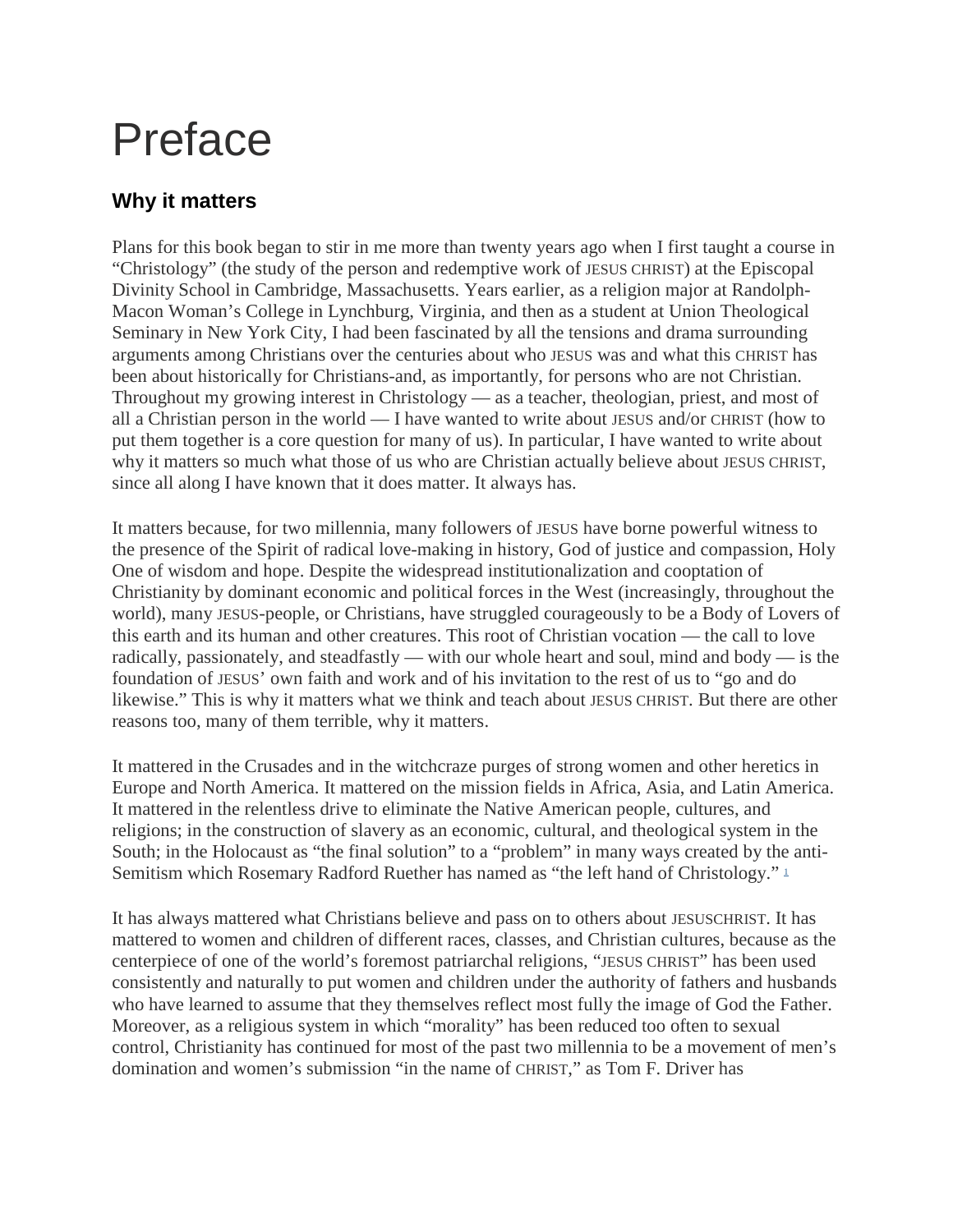noted. [2](http://www.augsburgfortress.org/store/product/2213/Saving-Jesus-from-Those-Who-Are-Right#note2) Christianity has been, in many of its manifestations, a movement to repress those uppity women and men who have dared to resist sexual and gender control

But what we Christians believe about JESUS CHRIST matters not only to people of minority racial, tribal, cultural, and religious heritages and to women, children, and all queer people — by "queer," I mean gays, lesbians, bisexuals, transgendered folk, *and everyone standing in public solidarity with us.* What we preach and teach and think about JESUS CHRIST matters in basic, life-or-death ways to all people, other creatures, and the earth itself. [3](http://www.augsburgfortress.org/store/product/2213/Saving-Jesus-from-Those-Who-Are-Right#note3) It matters because, for the past several hundred years-and especially here as we turn toward the third millennium, C.E. — Christianity has been conspiring with capitalism to build a global system of economic, political, spiritual, and psychological control steeped in the material and psychospiritual assumption that the self matters more than anything — more than communities of any sort, more than others, more than making right relation with others, and certainly more than the earth and creatures that are other than human.

It is true that, as a global movement, Christianity has engendered a Western-style individualism that fosters an aspiration among men and women to become autonomous (albeit male-defined) beings who are entitled to certain possessions, rights, and freedoms of mind and movement. Certainly, this is not all bad — the right to education, to health care, and to one's own body and reproductive choices are spiritual blessings and should be universal political rights. And many Asian feminist Christians, such as Chung Hyun Kyung and Kwok Pui-lan, and African women like Mercy Amba Oduyoye and Elisabeth Amoah bear powerful witness to the *mixed* blessings and curses that have been delivered historically to their people by Christian missionaries.  $4$ 

But Christianity's respect for the individual self does not and cannot bear the moral weight that is absolutely essential today for the salvation of the world from the greed and gluttony and selfabsorption of the so-called First World. We First World Christians have had more than enough of what Beverly W. Harrison has aptly called "capitalist spirituality." Our self-preoccupation and self-absorption are the root of the moral rot that we in the Christian West — and especially in the United States — have been transporting globally in the name of freedom, democracy, private enterprise, and the good life.

Ironically, many feminists, other political progressives, and theological liberals and radicals of all faith traditions share this deeply moral concern with our sisters and brothers on the "Right," including many fundamentalists of different religions. But those "who are right," I will suggest in this book, propose a solution to the problem of Western self-absorption that is very different from what many feminists, womanists, liberation theologians, and other theological progressives are affirming. In fact, I am proposing in these pages that "those who are right" (of whatever religion or politic) tend to espouse authoritarian, moralistic, and adversarial relationships with those whom they believe to be "wrong" and, in so doing, tend to promote their own ideologies of self-absorption. It is my belief-and it is the basis of this book-that many of us who are caricatured by the Right as being heretical, or wrong, need to be evermore public and enthusiastic in *living* relational spiritualities that are mutual, passionate (fully embodied and present), forgiving, and nonviolent.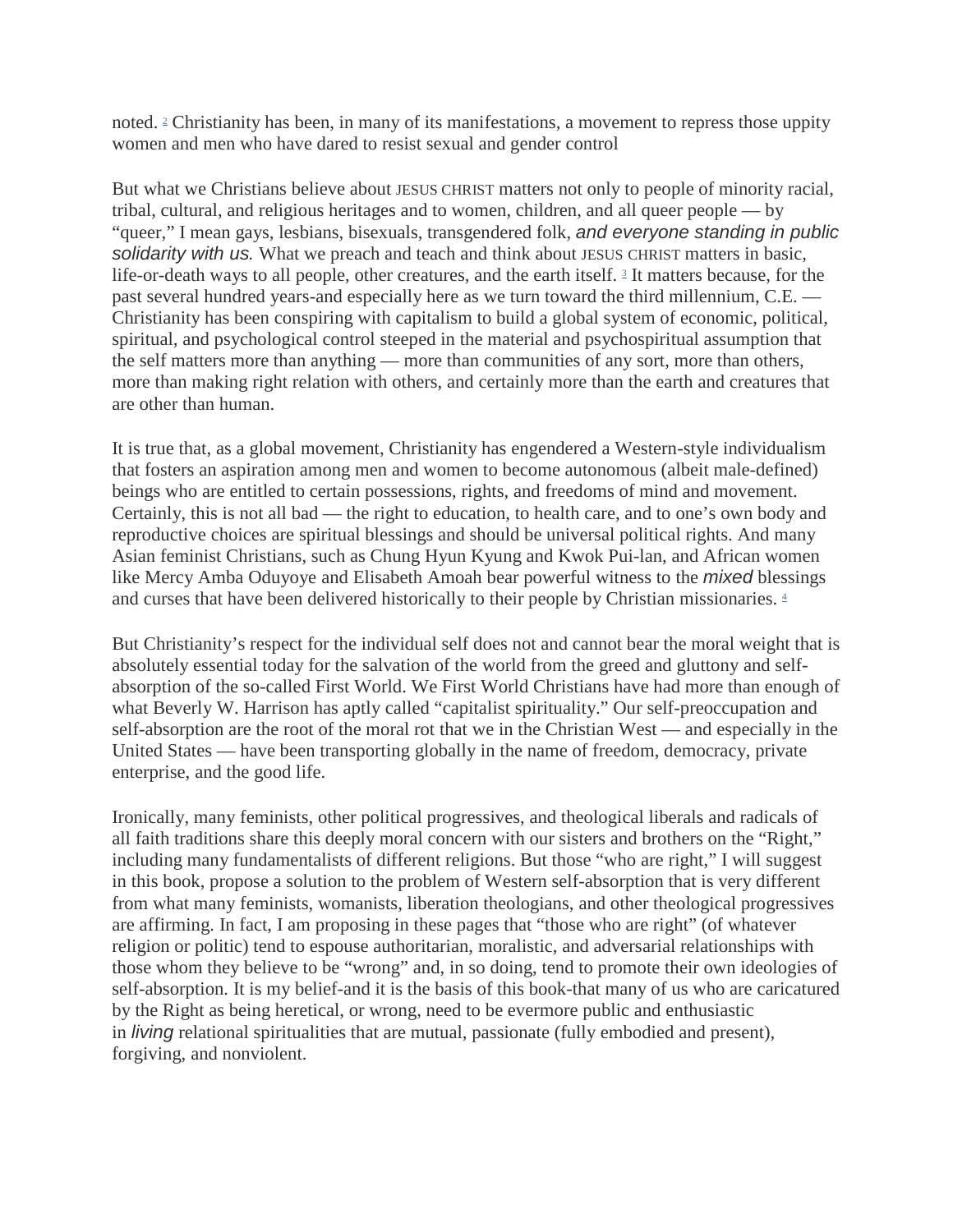As we move into the twenty-first century, it may be that the only force in the world that comes close to being a serious threat to Christianity's own global capitalist agenda is Islam. In any case, it will matter a great deal in years to come whether we Christians (and others) are genuinely open to learning with people of other faith traditions how to cultivate more truly mutual relation with those whose religious beliefs, tribal customs, racial heritages, sexual/gender identities, and even species may be very foreign to us and so alien as to frighten us.

It is in the Spirit of yearning for mutuality that this book of mine, I trust, has come to be. Over the years, the book has grown progressively smaller! What began as a thirteen-chapter proposal has been whittled down over the past few years into this compact volume. Perhaps, if it were not clear to me that it is time to bring this project to a close, this book would eventually be condensed further into a few pages! Indeed, if I had time and energy to shape it further, it might read something like this:

### **What the book is about [5](http://www.augsburgfortress.org/store/product/2213/Saving-Jesus-from-Those-Who-Are-Right#note5)**

Christians are called more than anything to be faithful, not "right." Faithful not to religious systems or creeds; faithful not to particular saviors or institutions; and faithful certainly not to any tradition or custom that requires us to cast out or punish those who seem to us heretical, or wrong, in their beliefs or in their nonviolent customs and behavior. Even when confronted, as we are constantly, with violence around us and among us, Christians are called — yes, beckoned by the Power of Love in history — to seek nonviolent ways of responding, so as to call forth the very best in even the very worst of our brothers and sisters. This "revolutionary patience"  $\epsilon$  with one another is in keeping with how much we ourselves yearn to be called forth by those who still believe in us — those who still believe that we are able to be loving, creative, and liberating persons, regardless of how far astray we may have gone.

Through his teaching, healing, and prophetic resistance to state-sponsored and religious-based legalism that disregarded human need, JESUS reflected the incarnate (embodied) Spirit of One who was not then, and is not ever, contained solely in one human life or religion or historical event or moment. God was JESUS' relational power, more specifically his power for forging right (mutual) relation in which JESUS himself and those around him were empowered to be more fully who they were called to be. We today are also empowered by this same mutual relation.

Each and every one of us — whatever our religious, non-religious, or anti-religious identity today — lives in God. I mean by this that we are all relatives, spiritual kin, bound by a power moving among us that transcends any one time, place, or person and connects our lives and generations and communities far beyond any of our capacities to see many of these connections, much less to understand them. Still, living as we do, in God, it is never too late for any of us, regardless of whether we "believe" in God, to "go and sin no more" — that is, to come out, whoever we are, and join in the ongoing struggle for right relation with other humans, creatures, and the earth. Oregon artist Betty LaDuke's vibrant painting on the cover of this book represents to me the wonderfully colorful and active "procession" of creatures of many kinds and cultures coming out into our shared power, with JESUS, to god in the world.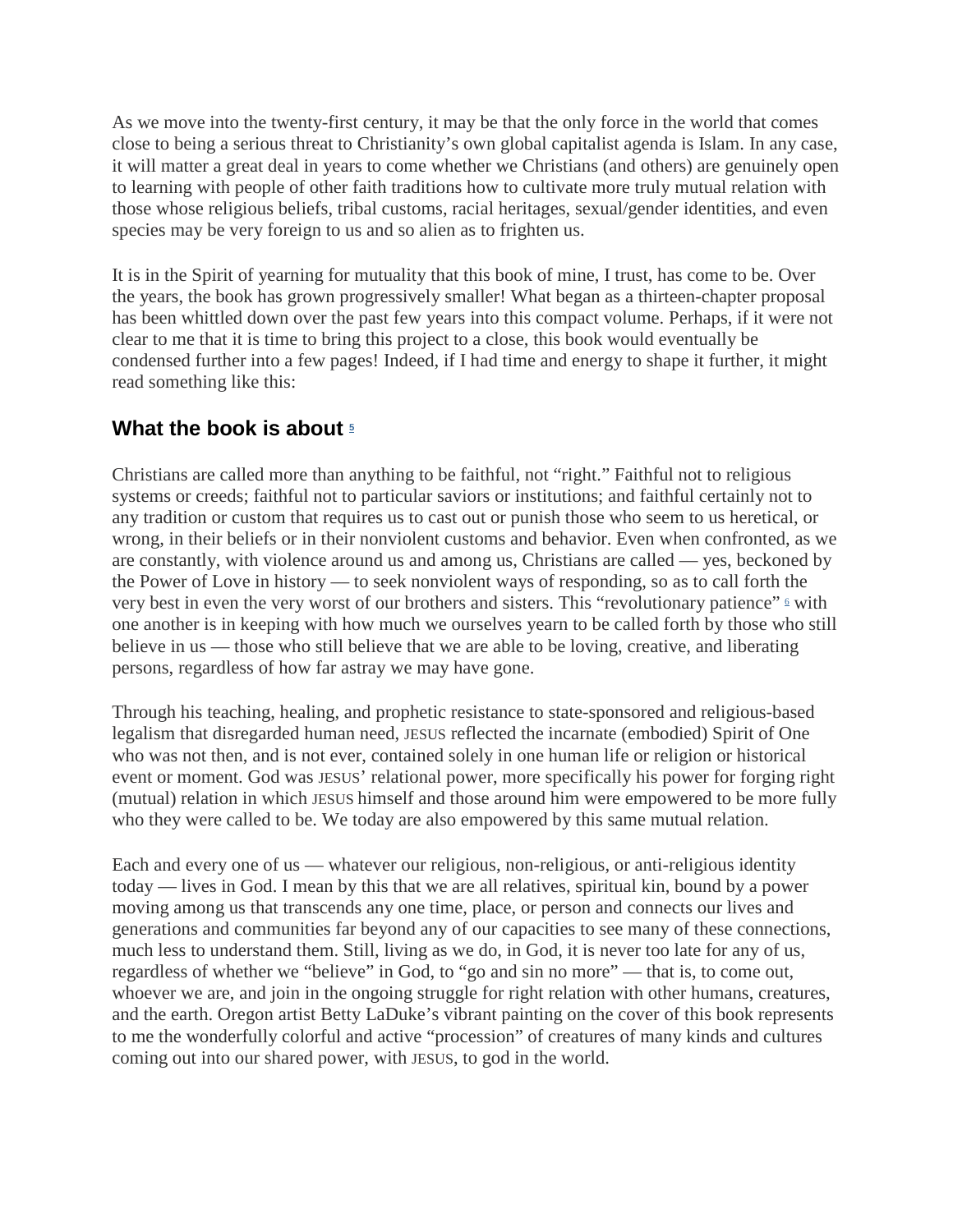In the historical place and moment in which I write, recovering addicts may realize as well as anyone, and better than most, what it means to join in the struggle for right, mutual relation. It means to make amends for the harm we have done (and we are all involved in doing harm) and to walk a spiritual path of recovery one day at a time, never relying solely on ourselves, but rather always drawing strength from our connectedness with sisters and brothers who walk the path with us.

Despite the sexist language and assumptions of its founders and many of its adherents, and despite the narrowly Christian framework that some people continue to impose upon its meetings, Alcoholics Anonymous and some of its Twelve-Step derivatives are filling up church basements with Christians and atheists and Jews and pagans and political conservatives and liberals and others, while the sanctuaries of many mainstream white Protestant churches sit half full. The reason for this seems to me quite simple. Alcoholics Anonymous invites all people to come as we are and, through sharing our vulnerability, to touch our strength and share a Higher Power, however we may experience "Him," or "Her," or "It" — even if our experience of this Power is a void or a blur, an angry feeling or a painful spot somewhere inside. There is no heretic. No one is right or wrong about the Higher Power. No one is even right or wrong about drinking alcohol unless, in our drinking, our lives have become unmanageable and our behavior irresponsible.

So too with Christian belief. No one is right or wrong about God or JESUS or the Trinity or any other doctrine of faith. No one is even right or wrong in our living unless our lives are becoming unmanageable — that is, violent — and our behavior irresponsible, which is what happens whenever we live primarily for our selves and our own, indifferent to others' well-being and often hostile to those whose ways of speaking, dressing, thinking, believing, making culture, or making love may frighten us.

## **To whom am I writing?**

I have written this book as a theological resource for spiritual transformation and social change to those who have had it with churches that make "right thinking" a criterion for membership and usually also for entry into what JESUS called "the kingdom of God." Sisters and brothers, we can be Christians without having to pass any such litmus tests — and indeed many of us are Christian.

I offer these pages to those who are disturbed not only by the Religious Right but by all selfrighteousness that comes dressed in religious garb. There are many ways to live as fully human beings in God. Religious self-righteousness is not one of them.

I write to Jews, Moslems, Buddhists, pagans, and people of other faith traditions and spiritualities who must wonder if a "Christian" is, by definition, a narrow-minded, self-righteous, and often mean-spirited bigot. The short answer is "no." A longer answer is in this book.

I offer the book to Christian liberals, radicals, and others who love JESUS and have no desire to be "right." Keep the faith, good friends. Hold it gently, with an openness to all you cannot know.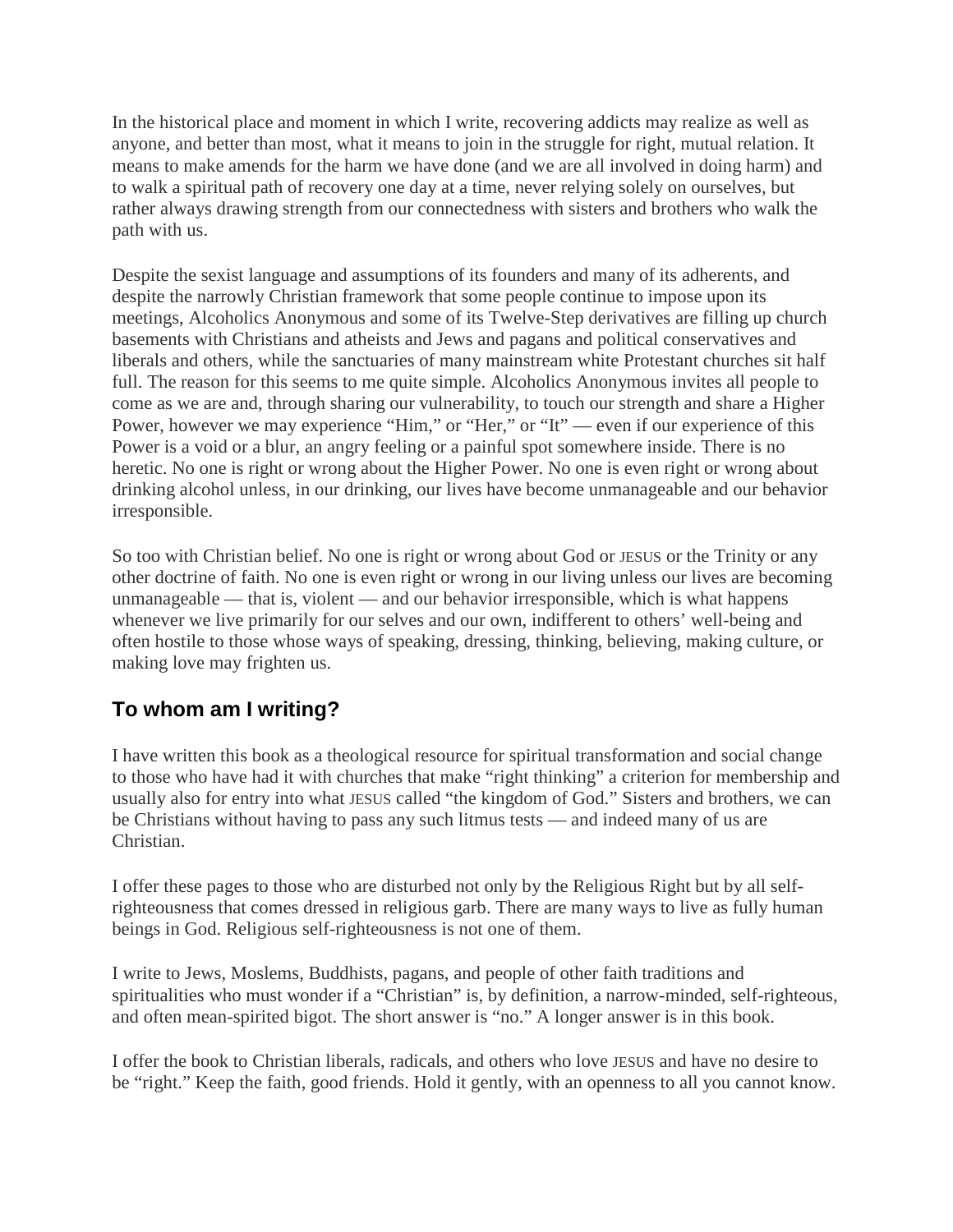I offer this book to feminists, womanists, *mujeristas,* and other strong, women-loving and menloving women whose strength and passion are a source of bafflement to most Christian prelates, pastors, and theologians of all colors and cultures. Sisters, may you keep your courage (and humor!).

I offer this as a resource to folks of various faith traditions who share a passion for justice with compassion and good humor. You are the hope of the world!

I write to those who are in recovery from addictions of many kinds-and those in recovery from "church abuse" and from what Dorothee Soelle once called "Christofascism" (violence done by Christians to people of other faith traditions as well as to those Christians have judged to be "wrong"). Yours truly is the realm of God.

I write to those who will not make peace with Christian anti-Semitism, Christian imperialism, the white racism of the Western church, or the class elitism of much Christianity around the world. You are the saviors of God, of JESUS, and of the rest of us.

I offer these pages also to those who (blessed be) will not make peace with the trivialization of, and contempt for, pagans, goddesses, and earth-based spiritualities. Your Wisdom is nourishment for all creatures on this planet and for whomever or whatever else there may be in time and space beyond us.

I offer this book to those academics who are not afraid of simple books, activists who are not afraid of complex ones, and all folks who are too smart to be "right thinking" Christians. Trust your intelligence.

I am also addressing "relational" consultants, organizers, therapists, ministers, and other healers and pastors who are weighted down these days by "professionally correct" ethics and expectations. You and we deserve a more morally honest struggle.

I offer this as a resource to mothers and fathers, aunts and uncles, neighbors and friends, teachers and preachers, priests and religious leaders who want to help raise children "in faith" but who cannot, in faith, raise them up to be "right thinking" Christians. Don't lose heart! It is too important-for the children and for us all.

I write for queer Christians. There are more of us than you may realize. Come on out — there's plenty of work to do, and plenty to celebrate.

I write also on behalf of (if not to) other earth creatures like the maple and moss, nuthatch and hawk, our animal companions both "tame" and wild, as well as the stones and mud and water that meet us in ways sometimes welcoming and life-giving, sometimes terrifying and deathdealing, as in the hurricane which, even as I write, has devastated Honduras and Nicaragua. I do not pretend to understand how it is that we are all connected as members of creation, all of us in God — especially how we are connected with all that is so terrible and terrifying and deadly. But I believe that, somehow, we are all part of a whole — and that there are more faces of JESUS on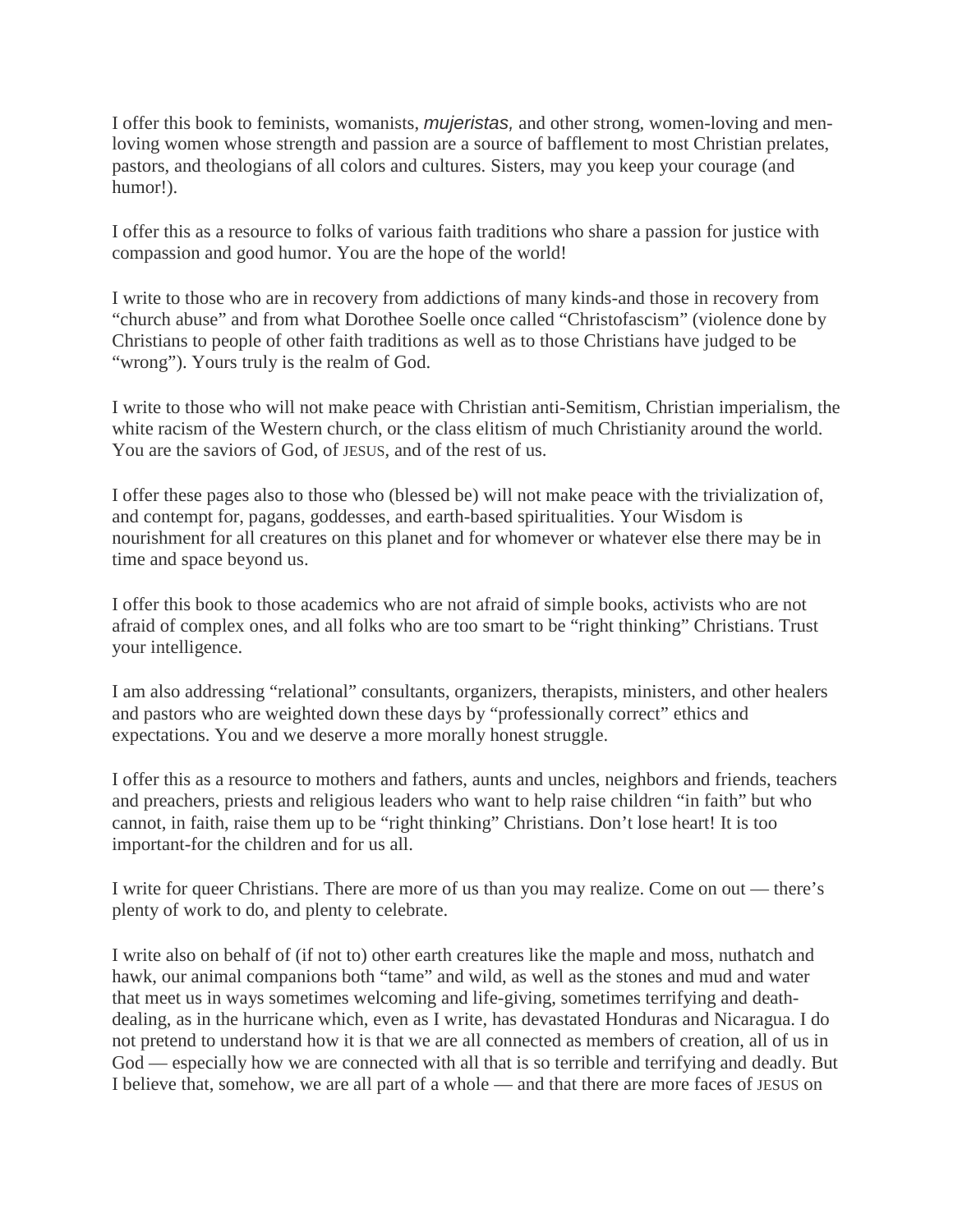earth, throughout history and all of nature, than we can begin even to imagine — wherever there is a spark of hope for the sparrow or the child, the sea turtle or the prisoner.

Finally, I offer this resource in and to the Christic Spirit of Life in which we can learn and grow together, and only together, sisters and brothers. My hunch is that the best way to read it may be, for most of you, the way it was written — slowly. I hope you will take the time you need.

#### **Notes**

1. Ruether 1979. Return to [text.](http://www.augsburgfortress.org/store/product/2213/Saving-Jesus-from-Those-Who-Are-Right#note1a)

2. Driver 1981. Return to [text.](http://www.augsburgfortress.org/store/product/2213/Saving-Jesus-from-Those-Who-Are-Right#note2a)

3. Chung 1990; Adams 1995; McFague 1993, 1997; Spencer 1996; Rasmussen 1996. Return to [text.](http://www.augsburgfortress.org/store/product/2213/Saving-Jesus-from-Those-Who-Are-Right#note3a)

4. Chung 1990; Kwok 1995; Fabella and Oduyoye 1988. Return to [text.](http://www.augsburgfortress.org/store/product/2213/Saving-Jesus-from-Those-Who-Are-Right#note4a)

5. There are some important christological tasks that I am not attempting in this book, either because, in my judgment, numbers of us have paid enough attention to the concerns or because other theologians are better equipped than I to address certain issues from within their specialized theological disciplines.

In the former instance, for example, *I am not interested in probing further the tensions between* "JESUS *of history" and* "CHRIST *of faith" emphases in the development of Christian doctrine.* This historical pull serves to underscore every generation's efforts to reconstruct "JESUS" or "CHRIST" in its own image, not in itself a problem, but dangerous. I reflected on this danger a decade ago:

The tendency to create divinity in our own image is, to some degree, universal. It is not wrong to create theological and christological images of ourselves.... But... it is destructive of the... world we share to leave the matter there-stuck on one's own "JESUS" or "CHRIST" image. It is wrong to close the canons at the end of one's own story or that of one's people.... In attempting to correct such mistakes, both CHRIST of faith and historical JESUS images have... moved the debate in a circle, back again into a self-defensive posturing which signals the drawing of christological boundaries around our own sacred icons... (1989b, 19-20)

Even to think about taking sides in the "JESUS of history" and "CHRIST of faith" debate, I had come to realize in the mid-1980s, is to perpetuate the patriarchal logic of "either/or" solutions. Not that most thoughtful Christian theologians over the years have intended to do this-as they (I should say, we) have chosen either the human "JESUS" as our focus or his divine life as the "CHRIST," in either case unwittingly downplaying the spiritual significance of the "other side."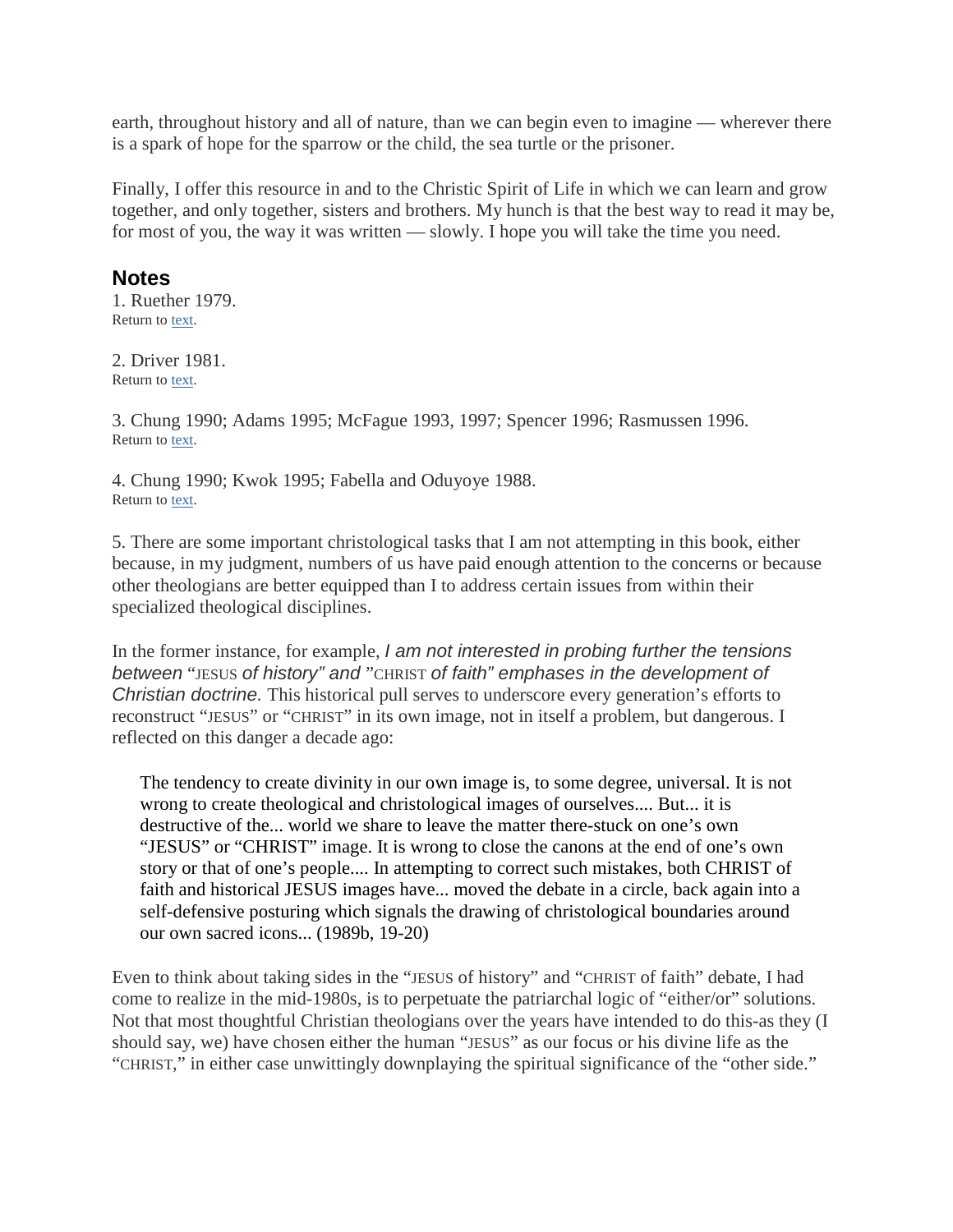*We Western Christians do not know very well how to think about power in non-dualistic ways.* We normally cannot think of "humanity" and "divinity" in ways that do not imply the "existence" of two different entities or "beings." Ontology, or the study of being itself, as Kwok Pui-lan has noted, is a very Western (dualistic) philosophical interest that runs contrary to much Asian understanding of reality. Assuming that Western Christians cannot simply step outside our historic cultural legacy, in which we have learned so deeply to experience our selves, the world, and God as, in some important ways, separate "beings," how then can we even imagine living life or engaging the JESUS tradition in a non-dualistic manner? *The key to this quandary, I believe, is a radically relational experience, perception, and understanding of being itself — and of doing.* This requires us to move on beyond the JESUS of history/CHRIST of faith discussions. This movement is what I am attempting in this book.

*The book also is not primarily sociology, psychology, history, or a biblical study.* I am not trying here to produce a social, historical, or psychological study of JESUS or the rest of us. Others (usually biblical scholars) have done this, sometimes very well indeed, producing interpretations and assessments of the JESUS story that both challenge and assist large numbers of teachers, students, and others seeking to better understand the staying power (for better and worse) of Christian faith.

For example, I have often heard recently from people in local parishes about how exciting they find Marcus Borg's book, *Meeting Jesus Again for the First Time* (1994), in which we are invited to "meet JESUS" as a "spirit person" and ourselves as well. Feminist students and colleagues often take note of Elisabeth Schüssler Fiorenza's work, including her 1994 book, *Jesus: Miriam's Child, Sophia's Prophet,* in which she continues to build a case for "the ekklesia of wo/men" as a "discipleship of equals," in which JESUS participated as one of us. Many students of radical biblical, feminist, (and other) liberation theologies have been energized during the last decade by John Dominic Crossan's *Jesus: A Revolutionary Biography* (1994), in which, employing a sophisticated method of comparative textual analysis, Crossan presents JESUS as an itinerant peasant who lived and taught a simple, but revolutionary, spirituality and politic. Easier to overlook on this side of the Atlantic is a compelling, informative study on the social history of JESUS' time and place, *Lydia's Impatient Sisters* (1995), by German feminist biblical scholar Luise Schottroff. I mention these particular books because each of them is making an important difference in contemporary discussions about JESUS among academics in religion, especially biblical scholars. This discourse continues to be largely white, although, in the United States especially, increasing numbers of people of color are taking part.

*It is not intended to be a book simply of special interest to other white lesbian feminist Christians.* In these times, the voices of theologians of color speaking about JESUSare present and clear among us — and, still, they are marginalized in the pretentious, systemically racist realm of religious studies. As long as the academic guilds and mainstream religious institutions like churches and seminaries continue to be predominantly patriarchal and Euro-centric in shape and substance, the explicitly christological work of such theologians as James H. Cone, Jacquelyn Grant, Kelly Brown Douglas, Delores S. Williams, Rita Nakashima Brock, Chung Hyun Kyung, and Kwok Pui-lan will continue to be "received" within the academy as well as by mainline churches as representing "special interests" rather than all of us.